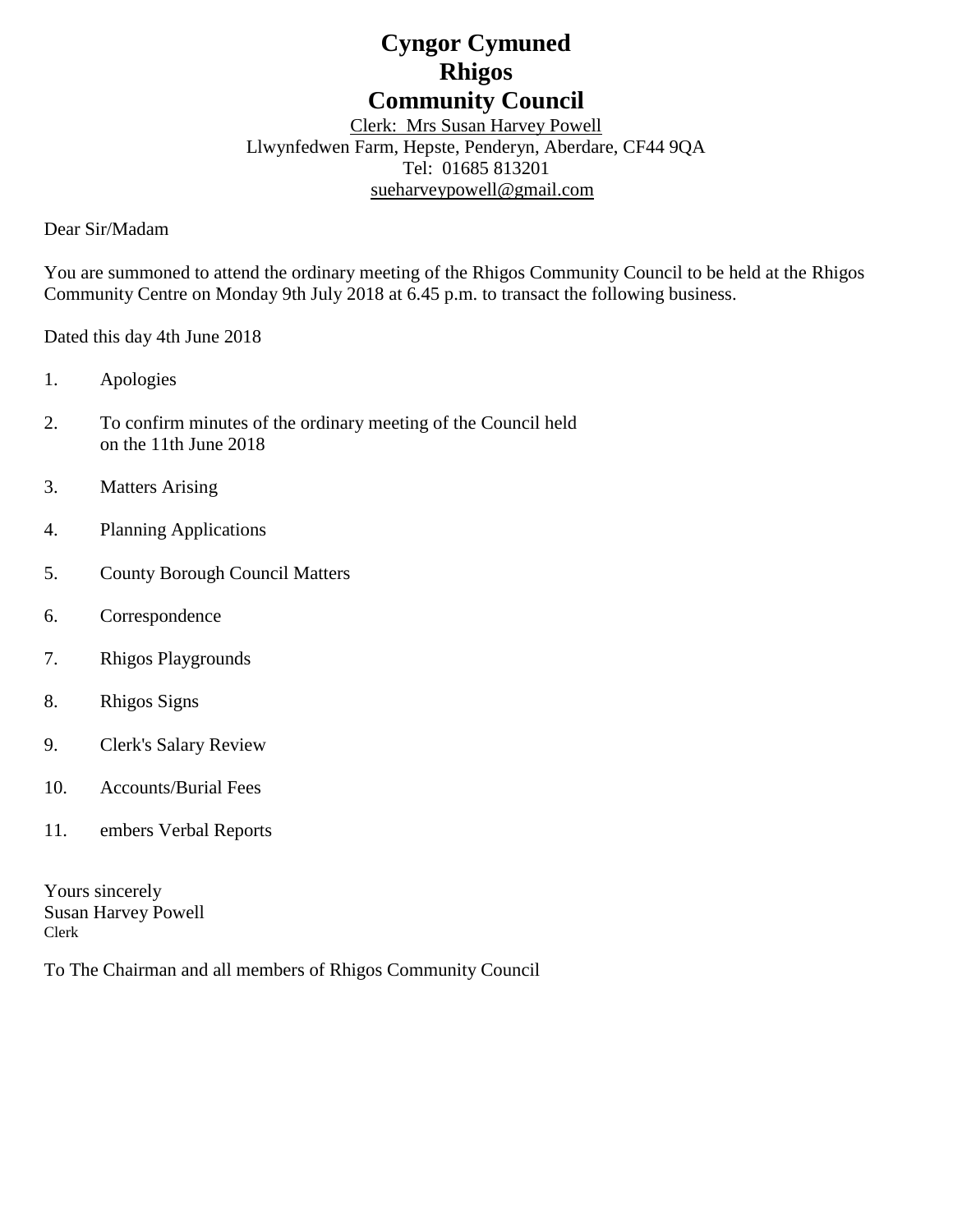## **Rhigos Community Council**

| 11th June 2018 at 6.45 p.m. | Minutes of the ordinary meeting of Rhigos Community Council held at Rhigos Community Centre on Monday   |
|-----------------------------|---------------------------------------------------------------------------------------------------------|
| Present:                    | Cllrs. P Oliver, H Wagner, G Thomas, S Maull, C Hopes, M Smith, M Pope, M Evans                         |
| Apologies:                  | Cllr. A Tobin, O Morgan                                                                                 |
| 2018/57                     | <b>Minutes</b>                                                                                          |
|                             | It was resolved to confirm Minutes of the Ordinary Meeting of the Council held on 11th June 2018        |
| 2018/58                     | <b>Declaration of Interest</b>                                                                          |
| None recorded               |                                                                                                         |
| 2018/59                     | <b>Matters Arising</b>                                                                                  |
| still a 28 day allowance.   | a. Bike Track Cwm Hwnt - there are still some pre-application consultations outstanding therefore it is |
| 2018/60                     | <b>Planning</b>                                                                                         |
| It was resolved to note:    |                                                                                                         |

a. Unit 49 Main Avenue Hirwaun Industrial estate extension to the existing building - consultation before applying for planning permission.

# **2018/61 County Borough Council Matters**

It was resolved that the following complaints be passed on to Councillor G Thomas for his attention.

- a. The grass opposite the community centre needs cutting. The fence going into the sub-station is down and there is a hurdle against the fence.
- b. There are 5 pot holes between the parish road and the bungalows.
- c. Why has building stopped on the development near the shop.
- d. A residents was told that there was no Right of Way down passed Oldgate House, it is actually a bridle path.
- e. The tractor doing the metre cut is able to cut certain areas can they be strimmed.
- f. The footpath at the top of Heol Gwrangfryn needs repairing.
- g. Residents have been complaining about cyclists riding 4 abreast and being rude to motorists, they are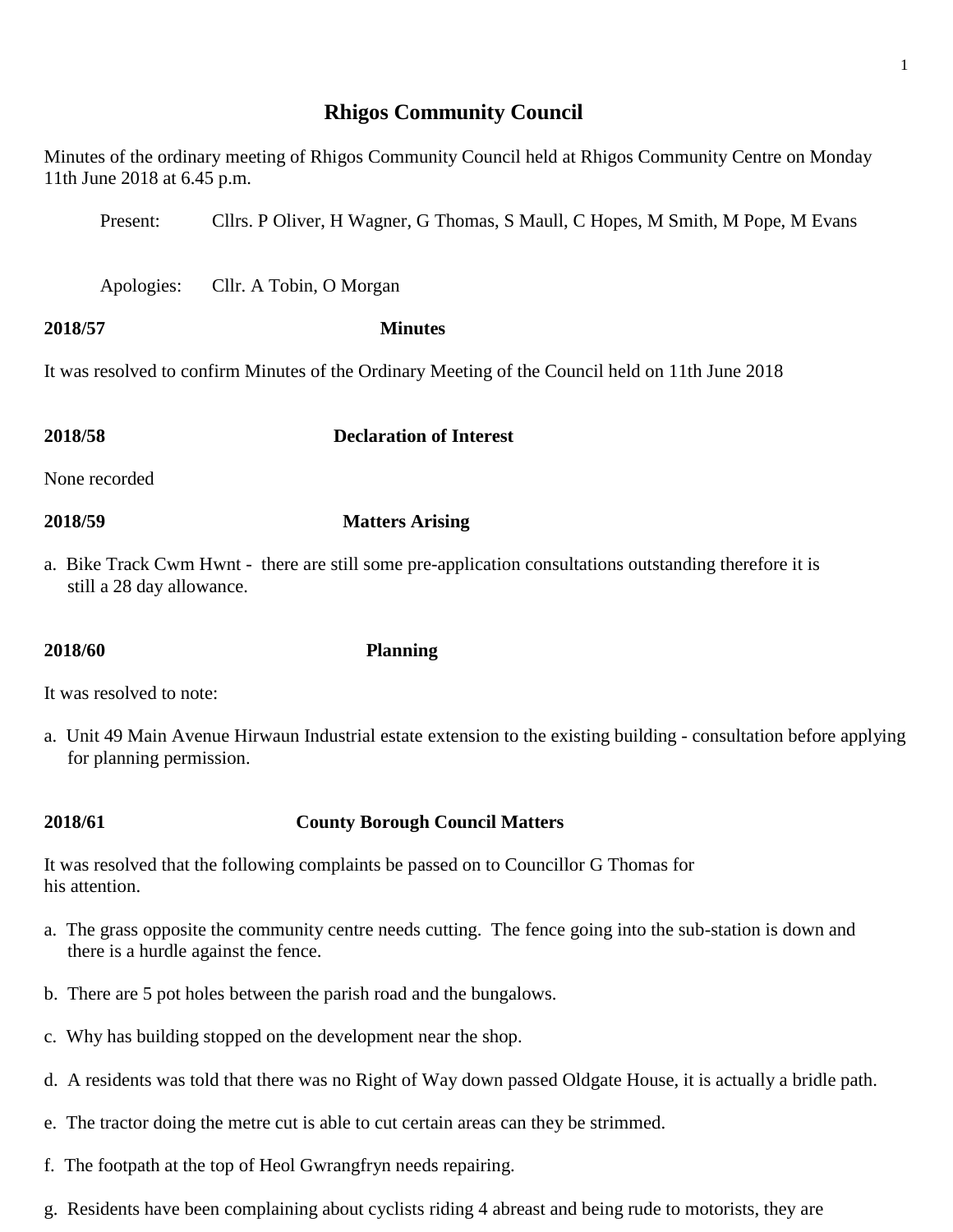not using bike lanes.

h. A contractor was spreading manure last week causing a bad smell throughout the village.

### **2018/62 Correspondence**

It was resolved to receive the following correspondence.

a. Local Democracy and Boundary Commission for Wales meeting RCTCBC, Clydach Vale Thursday 26th July 2018

### **2018/63 General Data Protection Regulation**

Data Protection Policy - Cllr. Oliver proposed that the community council adopt this policy, seconded by Cllr. Maull

Retention Policy - Cllr. Oliver proposed that the community council adopt this policy. seconded by Cllr. Evans

#### **2018/64 Rhigos Playgrounds**

a. Heol y Bryn playground – The lids of the mushrooms have been damaged.

b. The Old Adventure playground – Cllr. Tobin is sorting the locks out. Pen y Cymmoedd have been approached for funding. Cllr. Oliver proposed that £15,000.00 be reserved for the allotments, seconded by Cllr. Evans, agreed by all.

#### **2018/65 Rhigos Signs**

Cllr. Morgan will be collecting the signs this week.

#### **2018/66 Accounts/Burial Fees**

The recommendations made following the 2015/16 audit have now been implemented.

Burial fees was deferred to the next meeting.

| BT (broadband)              |                        | £75.72  |
|-----------------------------|------------------------|---------|
| R Holcombe (auditor)        |                        | £230.00 |
| B Gas                       |                        | £156.64 |
| <b>BT</b>                   |                        | £110.16 |
| Wages and tax               |                        | £396.55 |
| $\sim$ $\sim$ $\sim$ $\sim$ | $0.11$ $F \cap F = 10$ |         |

| <b>Current Account</b>       | £11535.19 |
|------------------------------|-----------|
| <b>High Interest Account</b> | £3809.08  |
| Field Account                | £4052.05  |